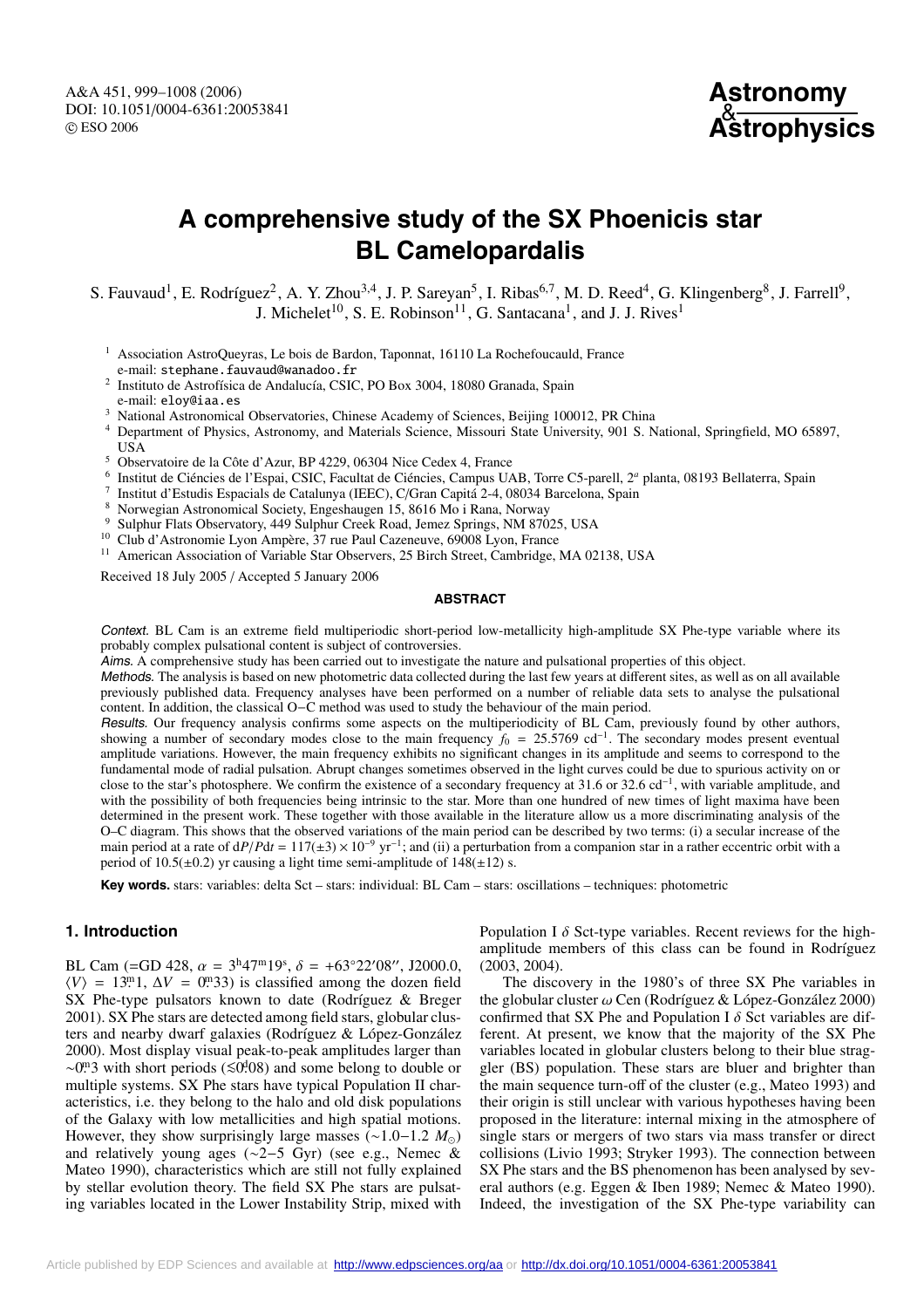provide valuable advances in understanding the BS phenomenon and the history of the globular clusters themselves.

Additionally, as field high-amplitude SX Phe and  $\delta$  Sct stars are known to be mostly monoperiodic or double-mode pulsators, their simple frequency spectra allow reliable mode identifications allowing the opportunity to use these pulsators to check the evolutionary tracks predicted by stellar evolution models (e.g., Høg & Petersen 1997). Period-luminosity relations (Nemec et al. 1994; McNamara 1995) provide new distance scales independent of those derived from other methods, e.g., classical Cepheids or RR Lyr stars. This is of particular interest in globular clusters when a significant number of SX Phe variables are detected in the same cluster allowing precise periodluminosity relations to be determined and used as distance indicators (e.g., Pych et al. 2001; Mazur et al. 2003; Jeon et al. 2003, 2004).

BL Cam presents the second shortest period ( $P = 0^d/0391$ ) among the known field SX Phe variables (the shortest one corresponds to  $PL43 = CS22966-043$  (Preston & Landolt 1998) with  $\overline{P}$  = 0.40374) and the shortest one among the high-amplitude objects of this type. BL Cam was originally reported by Giclas et al. (1970) as a possible white dwarf star. The variability of this object was discovered during a series of observations of white dwarf stars by Berg & Duthie (1977). These authors also noted a recurrence of the light curve during 6 cycles over 5 days, a configuration that later turned out to be more complex than suggested by those preliminary results. An investigation of the basic parameters of BL Cam was carried out by McNamara & Feltz (1978). In particular, their spectroscopic observations showed "an extreme weakness of the K line and the absence of other metal lines". The extreme metal-poor nature of this star ( $[Fe/H] = -2.4$ ) was later confirmed by McNamara (1997).

Besides the main pulsation, a secondary periodicity was first identified by Hintz et al. (1997). Their photometric data suggested a radial double-mode pulsation nature with a primary ( $f_0$ ) to secondary ( $f_1 = 32.6443$  cd<sup>-1</sup>) frequency ratio of  $f_0/f_1 = 0.783$ . This ratio fits the observed period-ratio versus metallicity relation established for the known fundamental/firstovertone double-mode high-amplitude radial pulsators in the Lower Instability Strip. However, different values for  $f_1$  were determined by different authors using subsequent observations (*f*<sup>1</sup> = 31.5912 cd−<sup>1</sup> by Zhou et al. (1999) and *f*<sup>1</sup> = 32.3182 cd−<sup>1</sup> by Kim et al. (2003) which lead to frequency ratios of  $f_0/f_1$  = 0.810 and 0.791, respectively). The reason of such different values for  $f_1$  is still unknown and may be due to observational errors or to true changes in the pulsational content of BL Cam. Hence, it is important to solve this question as different frequency ratios have consequences in interpreting its double-mode nature. Furthermore, the data set collected by Zhou et al. (1999) revealed some additional modes of non-radial nature close to the main frequency  $f_0$ . If confirmed by new observations, BL Cam would have the most complex pulsation spectra among the field highamplitude SX Phe-type variables, and one of the most complex among the general population of SX Phe variables.

Hintz et al. (1997) were the first to detect a secular increase in BL Cam's primary frequency using the classical O−C method. A more detailed analysis of their O−C diagram, by Breger & Pamyatnykh (1998), revealed a 0.02 s increase over the last 20 years. This gives  $dP/Pdt = 290 \times 10^{-9}$  y<sup>-1</sup>, which is the largest period change detected in any high-amplitude  $\delta$  Sct or SX Phe variable and cannot be explained by stellar evolutionary models. Nevertheless, Kim et al. (2003) pointed out a reversed trend of the O−C diagram since 1999, leading to a possible sinusoidal behaviour, suggesting that BL Cam might be part of a

binary system (with an orbital period of ∼25 yr, Rodríguez 2003). These controversies make the study of BL Cam even more compelling.

In this paper, new photometric observations of BL Cam have been carried out in order to perform a comprehensive study the behaviour of the main period, making use of the classical O−C method, as well as investigating the nature and pulsation properties of this extreme object.

## **2. Observations**

The new photometric observations of BL Cam presented in this work were carried out at six observatories in 1996 and from 2003 to 2005. The summary and journal of new observations are given in Table 1. All observations were obtained with CCDs using various filters, including some observations without any filter.

Most of the data have been obtained with the 0.62 m telescope at the Château-Renard Observatory (2930 m altitude, Saint-Véran, French Alps), a facility operated by the Paris-Meudon Observatory and AstroQueyras, an amateur association, and also with the 0.85 m telescope at the Xinglong Station, Beijing Astronomical Observatory (China). Some additional observations have been collected at Mo i Rana Observatory (Norway) with a 0.20 m telescope, at McDonald Observatory (USA) using the 2.10 m Otto Struve telescope, and at Sulphur Flats and Rockville observatories (USA) with 0.40 and 0.45 m telescopes, respectively. In total, more than 100 h of useful data were obtained on 28 nights.

#### **3. Data reduction**

Each CCD frame has been corrected for dark, bias and flatfield. All light measurements were made by synthetic aperture photometry. Atmospheric and differential colour extinction were also calculated and corrected. The typical photometric uncertainties (standard deviation) estimated from the differences between comparison stars are about  $0.01$  to  $0.03$ . The comparison stars have not shown any variability at this precision level during our observing runs.

Apart from their variable amplitude, possibly due to multiple periodic modulation (Zhou et al. 1999, and this work), the light curves of this variable star are strongly asymmetric, with sharp light maxima, and rather round-shaped light minima, occuring at phase  $0.58(\pm 0.04)$  after the maxima. Figure 1 shows an example of a single night's light-curve of BL Cam.

The light curves of BL Cam can follow uncommon behaviours, with very abrupt decreases/increases of the apparent amplitudes from one cycle to another. For example, our October 2003 and February 2004 observations show that the amplitudes can vary widely (∼25% at HJD 2 452 925.5 or 2 453 053.3, or  $\sim$ 35% at HJD 2 453 051.3) on close successive cycles.

Our *B* and *R* observations obtained in 1996 at Château-Renard Observatory show that the colour index  $(B - R)$  has a total amplitude of about 0.<sup>m</sup>15, the colour index mimima lag at phase ∼0.43 after the maxima, i.e. significantly before phase 0.58 mentioned above for the light minima. The light curve decrease is quicker in blue than in red colour (or viceversa, the blue light increase starts before the red light increase), i.e. the light minima in *R* filter occurs later than in *B*.

In all cases the data were used to determine new times of (the sharper) light maximum, by fitting a third degree polynomial on each observed peak. As such, we included 105 new timings of light maximum  $(T_{\text{max}})$  in our ephemeris. The typical error on the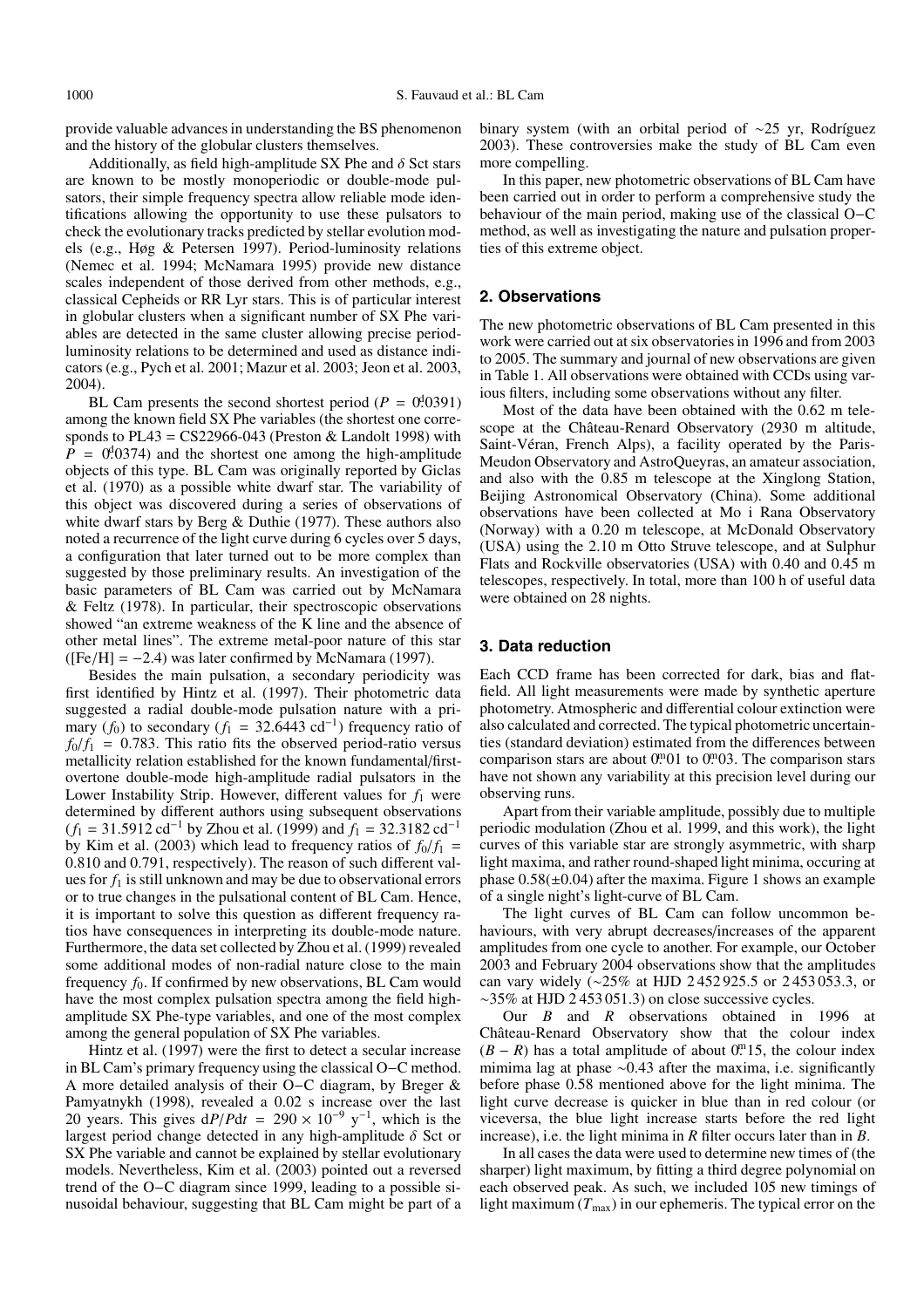**Table 1.** Journal of new observations. Observatory code: ChR = Château-Renard Observatory (France), XL = Xinglong Station (China), SFO = Sulphur Flats Observatory (USA), RO = Rockville Observatory (USA), McD = McDonald Observatory (USA), MR = Mo i Rana Observatory (Norway). Notes: a) 5 nights in filter *B* (5 h of data and 7 times of maximum) and 4 nights in *R* (4 h and 4 maxima), b) no filter was used on 2 of the 5 nights, c) filter *S* is Schott BG40, centred at  $\lambda = 5000$  Å (Zhou et al. 2005), d) one night without filter and one night using Johnson *V* filter.

| Date            | Observatory | Telescope | Filter | <b>Nights</b>               | Hours | $T_{\rm max}$                 | <b>Notes</b> |
|-----------------|-------------|-----------|--------|-----------------------------|-------|-------------------------------|--------------|
|                 |             | (m)       |        |                             |       |                               |              |
| 1996, Aug.      | ChR         | 0.62      | B, R   | 5                           | 5     |                               | a            |
| 2003, Sep.      | ChR         | 0.20      | no     |                             | 2     | 2                             |              |
| 2003, Oct.      | ChR         | 0.62      | R      |                             | 14    | 12                            |              |
| 2003. Nov.-Dec. | XL          | 0.85      | V      | 5                           | 36    | 36                            | b            |
| 2003, Dec.      | <b>SFO</b>  | 0.40      | no     |                             | 3     | 3                             |              |
| 2004, Feb.      | ChR         | 0.62      | R      | 4                           | 16    | 16                            |              |
| 2004, Feb.      | RO          | 0.45      | V      |                             | 0.5   |                               |              |
| 2004, Mar.      | <b>SFO</b>  | 0.40      | no     |                             | 3     | 3                             |              |
| 2004, Sep.      | McD         | 2.10      | S      | 3                           | 3     | $\mathfrak{D}_{\mathfrak{p}}$ | c            |
| 2004, Oct.      | MR          | 0.20      | V      |                             | 11    | 11                            |              |
| 2005, Jan.-Feb. | MR          | 0.20      | V      | $\mathcal{D}_{\mathcal{L}}$ | 7     | 8                             | d            |
| 2005, Apr.      | MR          | 0.20      | no     |                             | 4     |                               |              |



**Fig. 1.** *R* light curve of BL Cam observed on October 13, 2003 at Château-Renard Observatory. ∆*R* means magnitude differences variable minus comparison star.

time of the individual maxima, is estimated at around  $0<sup>d</sup>0004$ , i.e. less than 1% of the main period of this variable. Table 2 displays the new observed times of light maximum.

## **4. Frequency analysis**

Frequency analysis was carried out on each of the new data sets presented in this work and on those available in the literature that we considered as reliable enough for this purpose. The followed procedure is described in Rodríguez et al. (1998), where single-frequency and multiple-frequency techniques are combined using both Fourier and multiple least squares algorithms. The multiple-frequency least squares technique always calculates the best fit with all frequencies considered simultaneously.

The purpose of this analysis is to study the multiperiodic content of the light curves in order (i) to confirm the existence of the secondary frequency around  $31-32$  cd<sup>-1</sup> detected by other authors, and determine its real value; (ii) to investigate the existence of eventual additional frequencies detected by Zhou et al. (1999); (iii) to study the multiperiodic behaviour over time (i.e. the number of observed frequencies and possible amplitude variations); and (iv) to investigate the behaviour of the main frequency  $f_0$  with time (i.e. its possible amplitude variations).

In our analysis, we assume that the value of the main frequency is already known as  $f_0$  = 25.5769 cd<sup>-1</sup>, which corresponds to the period  $P_0 = 0.03909785$  derived by

Zhou et al. (1999, Eq. (2)). The mentioned strong asymmetry in the shape of the light curve obviously generates the harmonics  $2f_0$  and  $3f_0$  in the Fourier analysis, their amplitudes and phases giving a mathematical representation of the asymmetry itself, an asymmetry common to most large amplitude variables (i.e. undergoing nonlinear physical processes). In order to make our analysis as homogeneous as possible, in each data set we first extracted the frequencies  $f_0$ ,  $2f_0$  and  $3f_0$  and then analysed the residuals. A peak of frequency has been considered as significant as soon as it fulfils the criterion given by Breger et al. (1993, 1996), i.e. an amplitude signal/noise (*S/N*) ratio  $\geq$ 4.0 for independent peaks and 3.5 for peaks corresponding to frequency combinations (Breger et al. 1999).

In order to compare amplitudes obtained in different filters, all of them have been converted to equivalent amplitudes in the Johnson's *V* filter. When observations were collected in *B* or *R* filters, the corresponding amplitudes can be transformed to *V* equivalent amplitudes following Balona & Evers (1999, Fig. 2), assuming a typical  $\delta$  Sct regime. The following transformation equations were determined:  $\Delta V = 1.36(\pm 0.04)\Delta R$  and ∆*V* = 0.80(±0.02)∆*B*. Data collected at McDonald Observatory in 2004 were obtained in filter S (i.e. Schott BG 40), which has a peak transmission around  $\lambda = 5000$  Å (Zhou et al. 2005). The corresponding equivalent *V* amplitudes were obtained following the procedure described in Rodríguez (1999), which yields  $\Delta V = 0.88(\pm 0.03)\Delta S$ .

#### 4.1. Results

#### 4.1.1. Amplitude variations of the main frequency

We first investigated the possibility of amplitude changes in the main frequency  $f_0$  on the time scale of years. Table 3 lists the amplitudes of  $f_0$  along with the secondary frequency  $f_1$ , when detected in the range  $31-32$  cd<sup>-1</sup>. No significant changes are detected in the amplitude of  $f_0$  which is stable at 146 mmag within ∼10 mmag. It must be noted that the error bars listed in this table are the "formal" error bars as a result of the Fourier fitting, but the "true" ones are slightly larger. Also, some data sets are not long enough, which can induce scatter in the solution of the fits. The amplitudes of  $f_0$  can also be disturbed by the existence of secondary peaks close to  $f_0$  which are not obviously discerned in short data sets (see Sect. 4.1.3).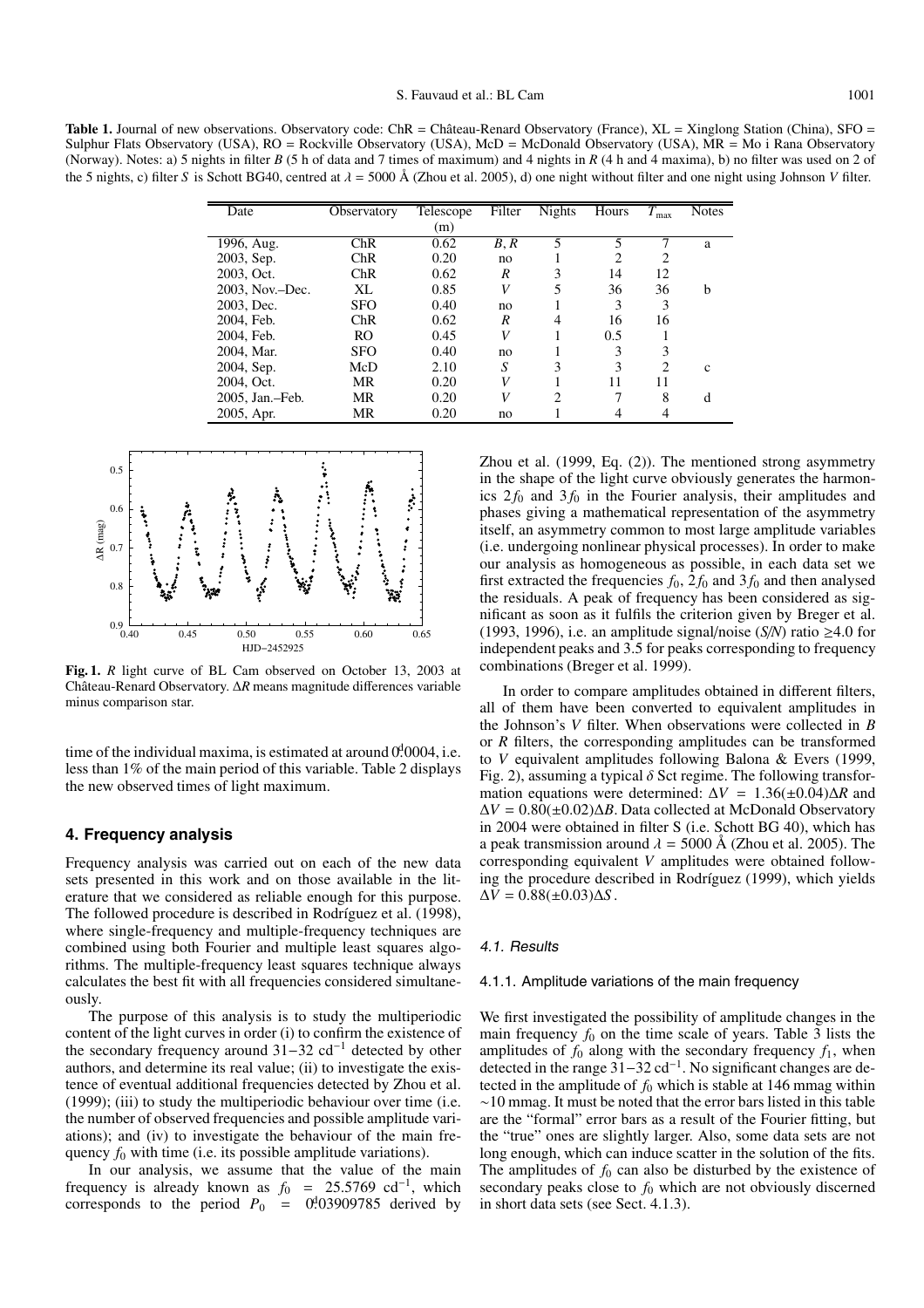**Table 2.** New times of light maximum of BL Cam.  $T_{\text{max}}$  is in HJD-2 400 000. Observatory code as in Table 1. Whenever quoted *B*, *R* it means that the corresponding  $T_{\text{max}}$  was determined as the mean value.

| $T_{\rm max}$ | Filter           | Obs. | $T_{\rm max}$ | Filter           | Obs.                   | $\overline{T}_{\text{max}}$ | Filter           | Obs.       |
|---------------|------------------|------|---------------|------------------|------------------------|-----------------------------|------------------|------------|
| 50311.5587    | $\overline{B}$   | ChR  | 52 990.2350   | $\overline{V}$   | $\overline{\text{XL}}$ | 53 052.4427                 | $\overline{R}$   | ChR        |
| 50311.5998    | $\boldsymbol{B}$ | ChR  | 52 990.2747   | V                | XL                     | 53 053.3008                 | $\boldsymbol{R}$ | ChR        |
| 50312.5756    | B, R             | ChR  | 52 990.3126   | V                | XL                     | 53 053.3406                 | $\boldsymbol{R}$ | ChR        |
| 50 313.5926   | B, R             | ChR  | 52 990.3906   | V                | XL                     | 53 053.3808                 | $\boldsymbol{R}$ | ChR        |
| 50318.5554    | B, R             | ChR  | 52 990.9775   | V                | XL                     | 53 053.4190                 | $\boldsymbol{R}$ | ChR        |
| 50318.5957    | $\boldsymbol{B}$ | ChR  | 52 991.0172   | V                | XL                     | 53 082.6236                 | no               | <b>SFO</b> |
| 50319.5338    | B, R             | ChR  | 52 991.0564   | V                | XL                     | 53 082.6633                 | no               | <b>SFO</b> |
| 52 906.5654   | no               | ChR  | 52 991.0945   | V                | XL                     | 53 082.7033                 | no               | SFO        |
| 52 906.6442   | no               | ChR  | 52 991.1338   | V                | XL                     | 53 264.9755                 | $\boldsymbol{S}$ | McD        |
| 52925.2948    | $\boldsymbol{R}$ | ChR  | 52 991.1734   | V                | XL                     | 53 265.9535                 | $\boldsymbol{S}$ | McD        |
| 52925.3330    | $\boldsymbol{R}$ | ChR  | 52 991.9542   | V                | XL                     | 53 293.2440                 | $\boldsymbol{V}$ | <b>MR</b>  |
| 52925.4518    | $\boldsymbol{R}$ | ChR  | 52 991.9941   | V                | XL                     | 53 293.2830                 | V                | <b>MR</b>  |
| 52925.4900    | $\boldsymbol{R}$ | ChR  | 52 992.0332   | V                | XL                     | 53 293.3213                 | V                | <b>MR</b>  |
| 52925.5290    | $\boldsymbol{R}$ | ChR  | 52 992.0717   | $\bar{V}$        | XL                     | 53 293.3610                 | $\boldsymbol{V}$ | <b>MR</b>  |
| 52925.5693    | $\boldsymbol{R}$ | ChR  | 52 992.1112   | V                | XL                     | 53 293.4006                 | $\boldsymbol{V}$ | <b>MR</b>  |
| 52925.6072    | $\boldsymbol{R}$ | ChR  | 52 992.1516   | V                | XL                     | 53 293.4389                 | $\boldsymbol{V}$ | <b>MR</b>  |
| 52927.3673    | $\boldsymbol{R}$ | ChR  | 52 992.2278   | V                | XL                     | 53 293.4783                 | $\boldsymbol{V}$ | <b>MR</b>  |
| 52928.3047    | $\boldsymbol{R}$ | ChR  | 52 992.2682   | V                | XL                     | 53 293.5176                 | $\boldsymbol{V}$ | <b>MR</b>  |
| 52928.3437    | $\boldsymbol{R}$ | ChR  | 52 992.3063   | V                | XL                     | 53 293.5566                 | $\boldsymbol{V}$ | <b>MR</b>  |
| 52928.4229    | $\boldsymbol{R}$ | ChR  | 52 992.3463   | V                | XL                     | 53 293.5961                 | $\boldsymbol{V}$ | <b>MR</b>  |
| 52928.4617    | $\boldsymbol{R}$ | ChR  | 52 992.3848   | $\bar{V}$        | XL                     | 53 293.6739                 | $\boldsymbol{V}$ | <b>MR</b>  |
| 52952.2319    | $\boldsymbol{V}$ | XL   | 53 002.5893   | no               | <b>SFO</b>             | 53 395.1709                 | no               | <b>MR</b>  |
| 52952.2707    | $\boldsymbol{V}$ | XL   | 53 002.6296   | no               | <b>SFO</b>             | 53 395.2116                 | no               | <b>MR</b>  |
| 52952.3095    | V                | XL   | 53 002,6687   | no               | <b>SFO</b>             | 53 395.2504                 | no               | <b>MR</b>  |
| 52952.3487    | V                | XL   | 53 044,6202   | V                | R <sub>O</sub>         | 53 395.2888                 | no               | <b>MR</b>  |
| 52954.1870    | V                | XL   | 53 050.4470   | $\boldsymbol{R}$ | ChR                    | 53 424.3004                 | $\boldsymbol{V}$ | <b>MR</b>  |
| 52954.2260    | V                | XL   | 53 050.4866   | $\boldsymbol{R}$ | ChR                    | 53 424.3400                 | $\boldsymbol{V}$ | <b>MR</b>  |
| 52954.2653    | V                | XL   | 53 051.2702   | $\boldsymbol{R}$ | ChR                    | 53 424.3803                 | $\boldsymbol{V}$ | <b>MR</b>  |
| 52954.3041    | V                | XL   | 53 051.3072   | R                | ChR                    | 53 424.4194                 | $\boldsymbol{V}$ | MR         |
| 52954.3436    | V                | XL   | 53 051.3477   | $\boldsymbol{R}$ | ChR                    | 53 478.3752                 | no               | <b>MR</b>  |
| 52954.3829    | V                | XL   | 53051.3858    | $\boldsymbol{R}$ | ChR                    | 53 478.4129                 | no               | MR         |
| 52990.0389    | V                | XL   | 53 051.4236   | $\boldsymbol{R}$ | ChR                    | 53 478.4540                 | no               | MR         |
| 52 990.0781   | V                | XL   | 53 052.2840   | $\boldsymbol{R}$ | ChR                    | 53 478.4921                 | no               | MR         |
| 52 990.1182   | V                | XL   | 53 052.3245   | $\boldsymbol{R}$ | ChR                    |                             |                  |            |
| 52 990.1574   | V                | XL   | 53 052.3639   | $\boldsymbol{R}$ | ChR                    |                             |                  |            |
| 52 990.1962   | V                | XL   | 53 052.4044   | $\boldsymbol{R}$ | ChR                    |                             |                  |            |

# 4.1.2. The 31–32 cd<sup>-1</sup> range

In exploring the multiperiodic nature of BL Cam, the first aim is to determine the existence and true value of the secondary peak *f*<sub>1</sub> claimed by some authors in the region  $31-32 \text{ cd}^{-1}$ . Previously published results give values of 32.6443 cd<sup>-1</sup> (Hintz et al. 1997), 31.5912 cd<sup>-1</sup> (Zhou et al. 1999), 32.3182 cd<sup>-1</sup> (Kim et al. 2003), and 32.517 cd−<sup>1</sup> (Delaney et al. 2000, unpublished). These differing results for  $f_1$  can be caused by too short or not reliable enough data sets (high noise levels as compared with the low amplitude commonly found for  $f_1$ ).

The results in Table 3 confirm that *f*<sup>1</sup> reliably exists and that its value is close to 31.6 cd<sup>-1</sup> or 32.6 cd<sup>-1</sup>. At least one of these frequencies is present in each data set, although not always detected, and with amplitudes that show a rather large dispersion.

A summary of the frequencies detected in the range  $31-32$  cd<sup>-1</sup> is given in Table 4. They cluster around the mean values  $31.64(\pm 0.05)$  and  $32.64(\pm 0.10)$  cd<sup>-1</sup>. The difference between these two frequencies might be due to the well-known 1 cd−<sup>1</sup> alias problem, inherent in single-site data. The frequencies around 32.6 cd−<sup>1</sup> show a higher dispersion and, if we consider the two better data sets (i.e. those collected in 1996 and 1999 by Zhou et al. 1999, 2001), *f*<sup>1</sup> should be 31.6 cd−1.

Is  $f_1$  really a one peak solution with a 1 cd<sup>-1</sup> aliasing problem? When analysing the 1999 data set of Zhou et al. (2001), the best published photometric run for BL Cam, we find the frequency 31.6759  $cd^{-1}$  along with another peak at 32.5456  $cd^{-1}$ (Tables 4 and 6). This suggests that, at least in some data sets, the peaks detected around 31.6 cd<sup>-1</sup> and those around 32.6 cd<sup>-1</sup> are intrinsic rather than produced by the 1  $cd^{-1}$  alias. Possible explanations could be that (i) in some data sets only one frequency is detected because the spectrum resolution is not sufficient to resolve the two frequencies; and/or (ii) amplitude changes lead to sometimes detecting one frequency rather than the other.

## 4.1.3. Multiperiodicity and microvariability in the 25  $\text{cd}^{-1}$  region

In addition to  $f_0$  and its two first harmonics (2 $f_0$ , 3 $f_0$ ) and  $f_1$  (in the region 31−32 cd−1), some other peaks have been detected in the power spectra of BL Cam by Zhou et al. (1999), in the region close to the main frequency *f*<sub>0</sub>. Some frequency combinations of the new peaks with  $f_0$  were also found by the same authors. This suggests the existence of microvariability in this star, with additional peaks corresponding to nonradial modes. Sometimes these new peaks have amplitudes larger than *f*1. Similar microvariability has been previously found in some other high-amplitude  $\delta$  Sct and SX Phe-type variables (SX Phe itself and DY Peg by Garrido & Rodríguez 1996; AI Vel by Walraven et al. 1992; RV Ari by Pócs et al. 2002; RY Lep by Rodríguez et al. 2003).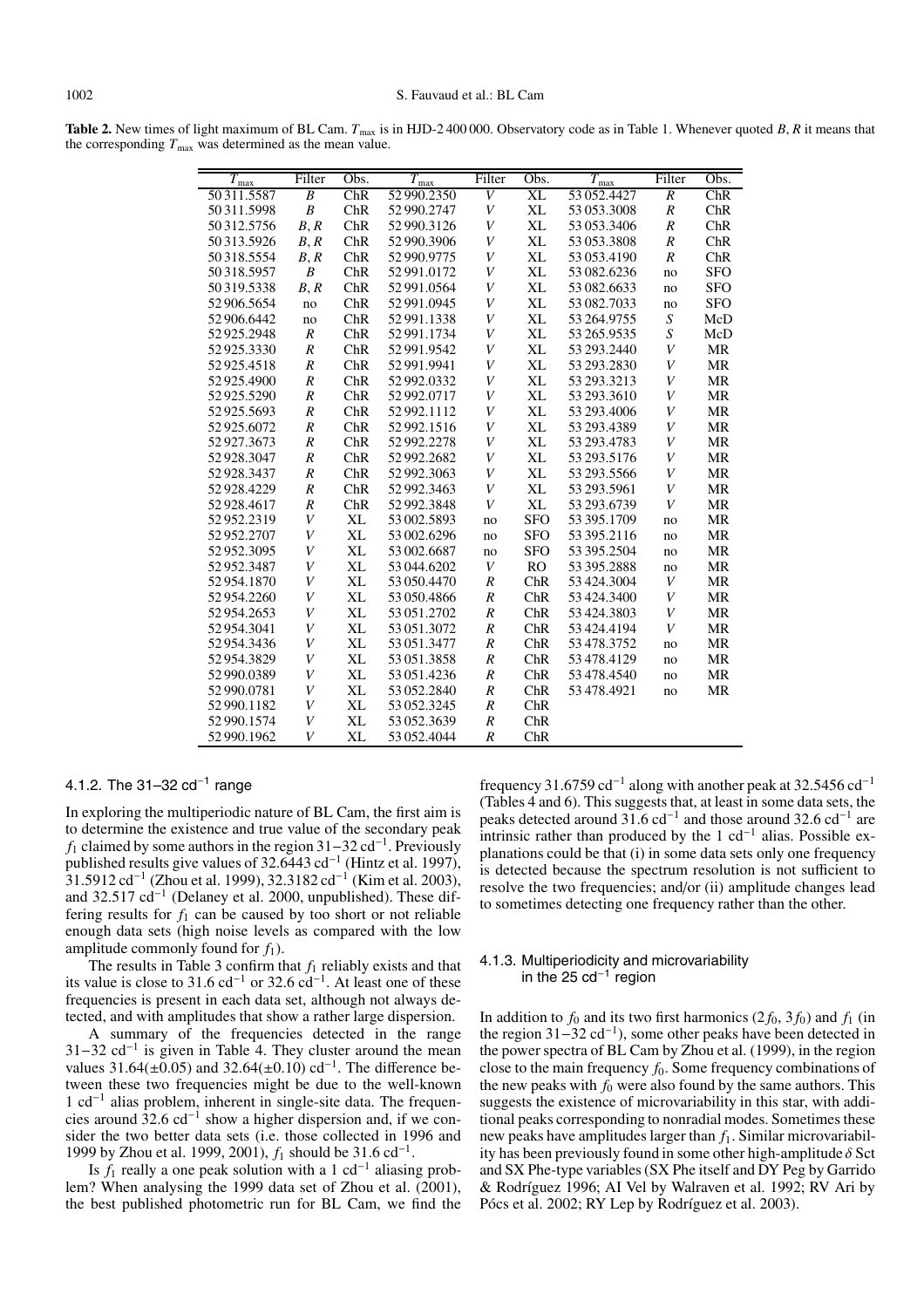

**Table 3.** Amplitudes,  $\Delta V_0$  and  $\Delta V_1$ , of  $f_0 = 25.5769$  cd<sup>-1</sup> and  $f_1$ , respectively, determined from different data sets by Fourier analysis.

| Year | $\Delta V_0$ | $f_1$       | $\Delta V_1$ | Source         | <b>Notes</b> |
|------|--------------|-------------|--------------|----------------|--------------|
|      | (mmag)       | $(cd^{-1})$ | (mmag)       |                |              |
| 1993 | 140.4        |             |              | 1              |              |
|      | 2.6          |             |              |                |              |
| 1994 | 160.3        |             |              | $\mathbf{1}$   |              |
|      | 2.1          |             |              |                |              |
| 1995 | 146.5        | 32.567      | 9.0          | 1              |              |
|      | 1.3          |             | 1.3          |                |              |
| 1996 | 141.6        |             |              | $\mathbf{1}$   |              |
|      | 2.0          |             |              |                |              |
| 1996 | 142.8        | 32.689      | 13.2         | 2              | a            |
|      | 4.1          |             | 4.1          |                |              |
| 1996 | 159.8        | 32.706      | 13.7         | $\overline{2}$ | b            |
|      | 4.4          |             | 4.4          |                |              |
| 1996 | 146.8        | 31.593      | 11.5         | 3              |              |
|      | 1.1          |             | 1.1          |                |              |
| 1999 | 145.7        | 31.676      | 7.0          | $\overline{4}$ | $\mathbf{c}$ |
|      | 0.5          |             | 0.5          |                |              |
| 2000 | 149.1        | 31.683      | 10.0         | 5              |              |
|      | 1.3          |             | 1.3          |                |              |
| 2001 | 151.9        |             |              | 5              |              |
|      | 2.6          |             |              |                |              |
| 2001 | 138.1        | 31.629      | 17.0         | 6              |              |
|      | 1.3          |             | 1.3          |                |              |
| 2003 | 153.8        | 32.711      | 14.4         | 2              | d            |
|      | 1.0          |             | 1.0          |                |              |
| 2003 | 146.9        | 30.618      | 9.6          | 7              | e            |
|      | 1.0          |             | 1.0          |                |              |
| 2004 | 137.3        |             |              | 8              | f            |
|      | 5.4          |             |              |                |              |
| 2004 | 144.8        |             |              | 9              |              |
|      | 2.4          |             |              |                |              |
| 2005 | 149.3        |             |              | 9              |              |
|      | 5.8          |             |              |                |              |

**Fig. 2.** Power spectra of BL Cam corresponding to the 1999 data set collected by Zhou et al. (2001). Panels: 1) residuals after removing  $f_0$ , 2 $f_0$  and 3 $f_0$ , 2) same after removing  $f_0 - f_3$ , 3) same after removing  $f_0 - f_5$  and 4) same after removing  $f_0 - f_7$ .

In order to investigate microvariability in BL Cam, we have re-analysed the data sets available in the bibliography which are reliable for this task: those of Hintz et al. (1997), Kim et al. (2003), Wolf et al. (2002) and Zhou et al. (1999, 2001). In addition, our best observation runs were also investigated: those obtained at Xinglong Station (in the period November–December 2003) and Château-Renard Observatory (October 2003).

We first extracted the set of frequencies  $f_0 = 25.5769 \text{ cd}^{-1}$ ,  $2f_0$  and  $3f_0$  and then analysed the residuals, as described above. The new significant peaks detected have then been simultaneously optimized and removed from the data according to Rodríguez et al. (1998).

We will discuss in some detail the results obtained for the data sets of Zhou et al. (1999, 2001) which are listed in Tables 5 and 6 together with the corresponding *S*/*N* values. For simplicity, the same names are assigned to the same peaks in both tables, whatever their amplitudes. Our results are in very good agreement with those published in Zhou et al. (1999). In addition to  $f_1$  = 31.5927 cd<sup>-1</sup>, other additional independent frequencies  $f_2$ , *f*<sub>5</sub> and *f*<sub>7</sub> are detected together with the combinations  $f_0 + f_2 \sim f_3$ and  $f_0 + f_5 \sim f_8$ , and the amplitudes of  $f_2$  and  $f_5$  are larger than  $f_1$ . We do not detect at a significant level the linear combination  $f_0 + f_1$  reported by Zhou et al. (1999). On the other hand, a new significant peak at  $f_7 = 25.6441 \text{ cd}^{-1}$  and with  $S/N = 4.4$  is

Sources: 1) Hintz et al. (1997), 2) present work, Château-Renard Observatory, 3) Zhou et al. (1999), 4) Zhou et al. (2001), 5) Kim et al. (2003), 6) Wolf et al. (2002), 7) present work, Xinglong Station, 8) present work, McDonald Observatory, 9) present work, Mo i Rana Observatory. Notes: a) observations in Johnson *B* filter, ∆*V* is determined from  $\Delta V = 0.80 \Delta B$  (see text), b) observations in *R* filter,  $\Delta V$  is determined from  $\Delta V = 1.36\Delta R$  (see text), c) another peak is detected at 32.5456 cd<sup>-1</sup>, with  $\Delta V = 5.6(\pm 0.5)$  mmag and  $S/N = 5.6$ , d) this data set include the data from October 2003 to February 2004. ∆*V* is calculated from  $\Delta V = 1.36\Delta R$  (see text), e)  $f_1 = 30.618$  cd<sup>-1</sup> can be an 1 cd−<sup>1</sup> alias of 31.6 cd−1, although the corresponding amplitude *S*/*N* ratio is rather low  $(S/N = 3.9)$ , f) observations in filter *S* (Schott BG40),  $\Delta V$  is determined from  $\Delta V = 0.88 \Delta S$  (see text).

detected in our analysis. This is very close to  $f_7 = 25.6653$  cd<sup>-1</sup> that we find in our re-analysis of Zhou et al.'s (2001) data.

Table 6 and Fig. 2 show the results obtained for the data set collected in 1999 by Zhou et al. (2001). This is the best run available in the bibliography with about 50 h of observations and 2700 measurements collected during 17 nights spanning 67 days. The majority of these nights are of excellent photometric quality. The results of our analysis confirm the majority of the modes detected by Zhou et al. (1999). In particular, the independent modes  $f_2 = 25.2469 \text{ cd}^{-1}$ ,  $f_5 = 25.9122 \text{ cd}^{-1}$ and  $f_7$  = 25.6653 cd<sup>-1</sup> are confirmed. However, their amplitudes are much smaller here and the combination  $f_0 + f_5$  is not detected; only the combination  $f_0 + f_2$  is significantly detected. Interestingly, in addition to the frequency  $f_1 = 31.6759 \text{ cd}^{-1}$ , another peak is clearly detected at  $f_4 = 32.5456 \text{ cd}^{-1}$ , as discussed in the previous section.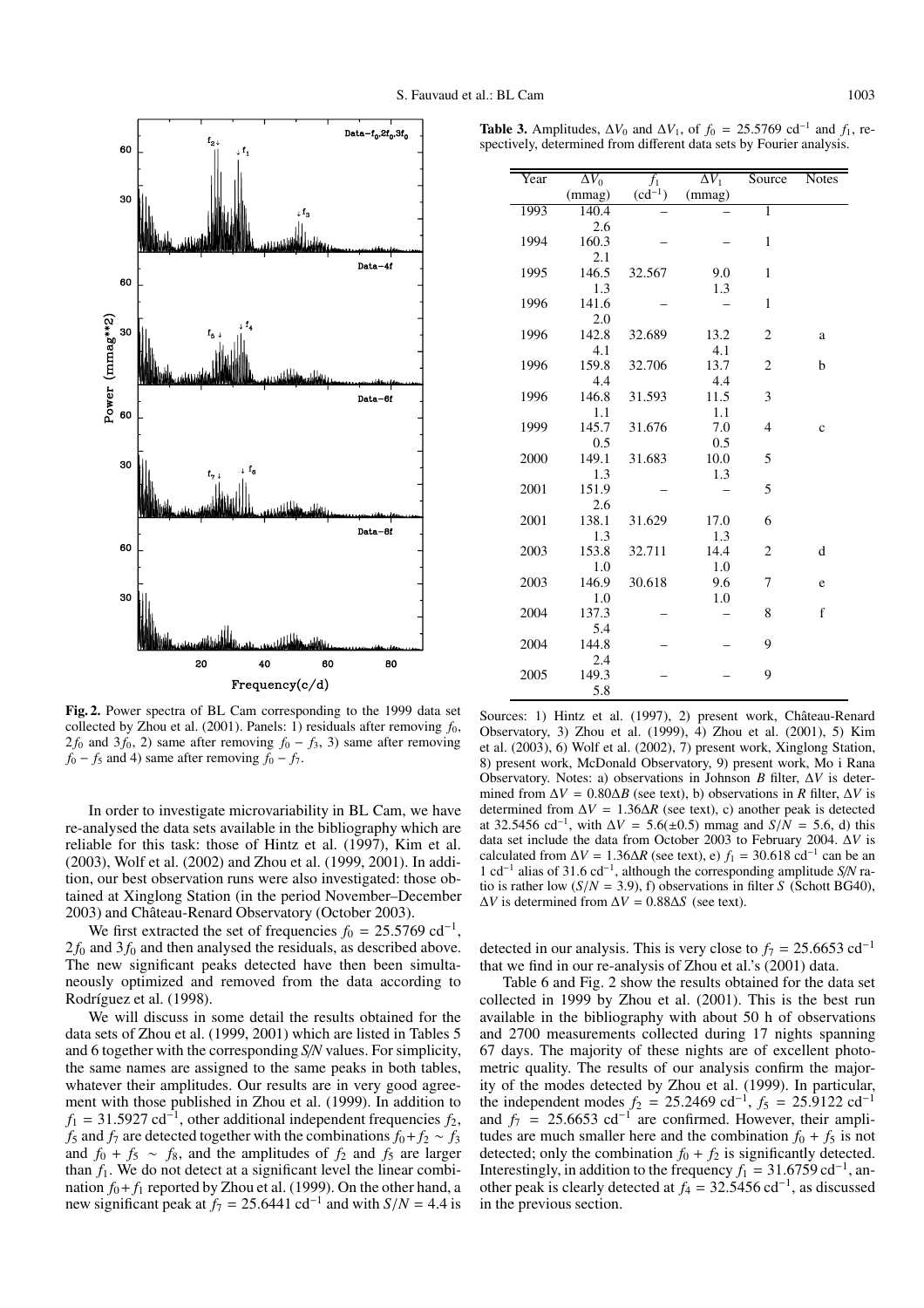Table 4. Summary of frequencies in the range 31–32 cd<sup>-1</sup>. (\*) Possible alias (see Note e) in Table 3).

| Year                | $\sim$ 31.64 | $\sim$ 32.64   |
|---------------------|--------------|----------------|
|                     | $(cd^{-1})$  | $(cd^{-1})$    |
| 1995                |              | 32.567         |
| 1996                | 31.593       | 32.689         |
|                     |              | 32.706         |
| 1999                | 31.676       | 32.546         |
| 2000                | 31.683       | 32.517         |
| 2001                | 31.629       |                |
| 2003                | $30.618(*)$  | 32.711         |
|                     |              |                |
| $\Delta V_1$ (mmag) | 7 to 17      | $\sim$ 6 to 14 |

**Table 5.** Results of Fourier analysis applied to the 1996 data set of Zhou et al. (1999). The sigma of the residuals is 28.6 mmag.

| Frequency          | $\Lambda V$ |      |
|--------------------|-------------|------|
| $(cd^{-1})$        | (mmag)      |      |
|                    | $\pm 1.1$   |      |
| $f_0 = 25.5769$    | 146.8       | 54.4 |
| $2f_0$             | 29.8        | 14.9 |
| $3f_0$             | 4.4         | 3.6  |
| $f_1 = 31.5927$    | 11.5        | 5.7  |
| $f_2 = 25.2735$    | 33.8        | 12.5 |
| $f_3 = 50.8521$    | 14.1        | 7.0  |
| $(\sim f_0 + f_2)$ |             |      |
| $f_5 = 25.9377$    | 21.3        | 7.9  |
| $f_7 = 25.6441$    | 11.8        | 4.4  |
| $f_8 = 51.5088$    | 11.4        | 5.7  |
| $(\sim f_0 + f_5)$ |             |      |

Table 7 summarizes the frequencies detected close to the main pulsation  $f_0$  from different sets. We confirm the independent modes at ∼25.24 cd−1, ∼25.92 cd−<sup>1</sup> and ∼25.65 cd−1, values very close to those already found by Zhou et al. (1999). From our data sets, the best is that collected in 2003 at Xinglong Station, although only 3 nights were devoted to observations in the Johnson *V* filter. One secondary peak was detected at 24.220 cd−<sup>1</sup> with low amplitude (7.5 mmag) and *S*/*N* ratio  $(S/N = 3.0)$ . Moreover, when the 2003 data set collected at Château-Renard Observatory is investigated, a secondary significant peak is found at 23.904 cd<sup>-1</sup> with  $S/N = 4.3$ .

As shown in Table 7, changes in amplitude are evident for the secondary peaks detected in the region of 25 cd<sup>-1</sup>. Moreover, most of them present quite low amplitudes and low *S*/*N* ratio, which means that they can appear at the extreme limit of, or beyond, reliability.

#### 4.2. Discussion

#### 4.2.1. Amplitude variations of the main frequency and stability in the light curves

In Sect. 4.1.1, we have seen that the amplitude of the main frequency  $f_0$  seems to be stable (Table 3), within our errors with the light curves appearing rather regular "on the average" (e.g. most of Zhou et al.'s 1999 observations). However, a puzzling problem in the pulsation analysis comes from the fact that, from time to time, amplitude variations can appear in the form of progressive decreases or increases on the height of the maximum (e.g. at HJD 2 449 750, Hintz et al. 1997, Fig. 2; or at HJD 2 452 925, Fig. 1 of this paper), as well as on the minima (e.g. at HJD 2 449 748.7, *d* = 6799.0 in Fig. 6 in

**Table 6.** Results of Fourier analysis applied to the 1999 data set of Zhou et al. (2001). The sigma of the residuals is 13.7 mmag.

| Frequency          | $\Lambda V$ |       |
|--------------------|-------------|-------|
| $(cd^{-1})$        | (mmag)      |       |
|                    | $\pm 0.5$   |       |
| $f_0 = 25.5769$    | 145.7       | 132.5 |
| $2f_0$             | 30.4        | 30.4  |
| $3f_0$             | 4.4         | 6.3   |
| $f_1 = 31.6759$    | 7.0         | 7.0   |
| $f_2 = 25.2469$    | 7.6         | 6.9   |
| $f_3 = 50.8312$    | 4.1         | 4.6   |
| $(\sim f_0 + f_2)$ |             |       |
| $f_4 = 32.5456$    | 5.6         | 5.6   |
| $f_5 = 25.9122$    | 5.1         | 4.6   |
| $f_6 = 33.1129$    | 4.8         | 4.8   |
| $f_7 = 25.6653$    | 4.7         | 4.3   |
|                    |             |       |

**Table 7.** Frequencies detected close to the main pulsation  $f_0$ . Sources as in Table 3.

| Year | Frequency   | $\Lambda V$     | S/N  | Source | <b>Notes</b> |
|------|-------------|-----------------|------|--------|--------------|
|      | $(cd^{-1})$ | (mmag)          |      |        |              |
| 1995 | 25.2213     | $9.5(\pm 1.3)$  | 4.8  | 1      |              |
|      |             |                 |      |        |              |
| 1996 | 25.2735     | $33.8(\pm 1.1)$ | 12.5 | 3      |              |
| 1996 | 25.9377     | $21.3(\pm 1.1)$ | 7.9  | 3      |              |
| 1996 | 25.6441     | $11.8(\pm 1.1)$ | 4.4  | 3      |              |
|      |             |                 |      |        |              |
| 1999 | 25.2469     | $7.6(\pm 0.5)$  | 6.9  | 4      |              |
| 1999 | 25.9122     | $5.1(\pm 0.5)$  | 4.6  | 4      |              |
| 1999 | 25.6653     | $4.7(\pm 0.5)$  | 4.3  | 4      |              |
|      |             |                 |      |        |              |
| 2000 | 25.239      | $7.9(\pm 1.3)$  | 5.1  | 5      |              |
|      |             |                 |      |        |              |
| 2001 | 24.633      | $9.4(\pm 1.3)$  | 6.2  | 6      | a            |
|      | 25.928      | $9.9(\pm2.6)$   | 2.6  | 5      |              |
|      |             |                 |      |        |              |
| 2003 | 23.904      | $17.3(\pm 1.0)$ | 4.3  | 2      | b            |
|      | 24.220      | $7.5(\pm 1.0)$  | 3.0  | 7      | c            |

Notes: a) Possible alias of ∼25.65 cd−1; b) Possible alias of ∼25.92 cd−1; c) Possible alias of  $\sim$ 25.24 cd<sup>-1</sup>.

Zhou et al. 1999). In our runs, we observed amplitude variations of ∼25−35% on very close successive cycles (see Sect. 3), and an extreme case of such sudden amplitude variation from cycle to cycle is found in Blake et al. (2000), with amplitude variations reaching ∼40% (increase/decrease) at half cycle distances (their Fig. 3). Blake et al. (2000) emphasized that such amplitude modulations seem to be more pronounced in their *I* bandpass filter.

The existence of multiperiodicity can cause modulations of the light curve. However, such rapid and large amplitude variations, as those mentioned above, are difficult to understand in terms of simple close additional frequencies (the energy available in the pulsation should vary by a factor ∼3 according to Blake et al.'s (2000) observations). These abrupt variations can in no way be related to the frequencies determined here, nor can they be the product of a beat/superposition of multiple frequencies at their detected amplitudes. Thus, we suggest that nonpulsation phenomena are superimposed on the multifrequency solution. These perturbations could be due to strong stellar activity appearing at the level of the star's photosphere, bound to the inner layers of the star, or brought by the rather violent pulsation, into the star's atmosphere.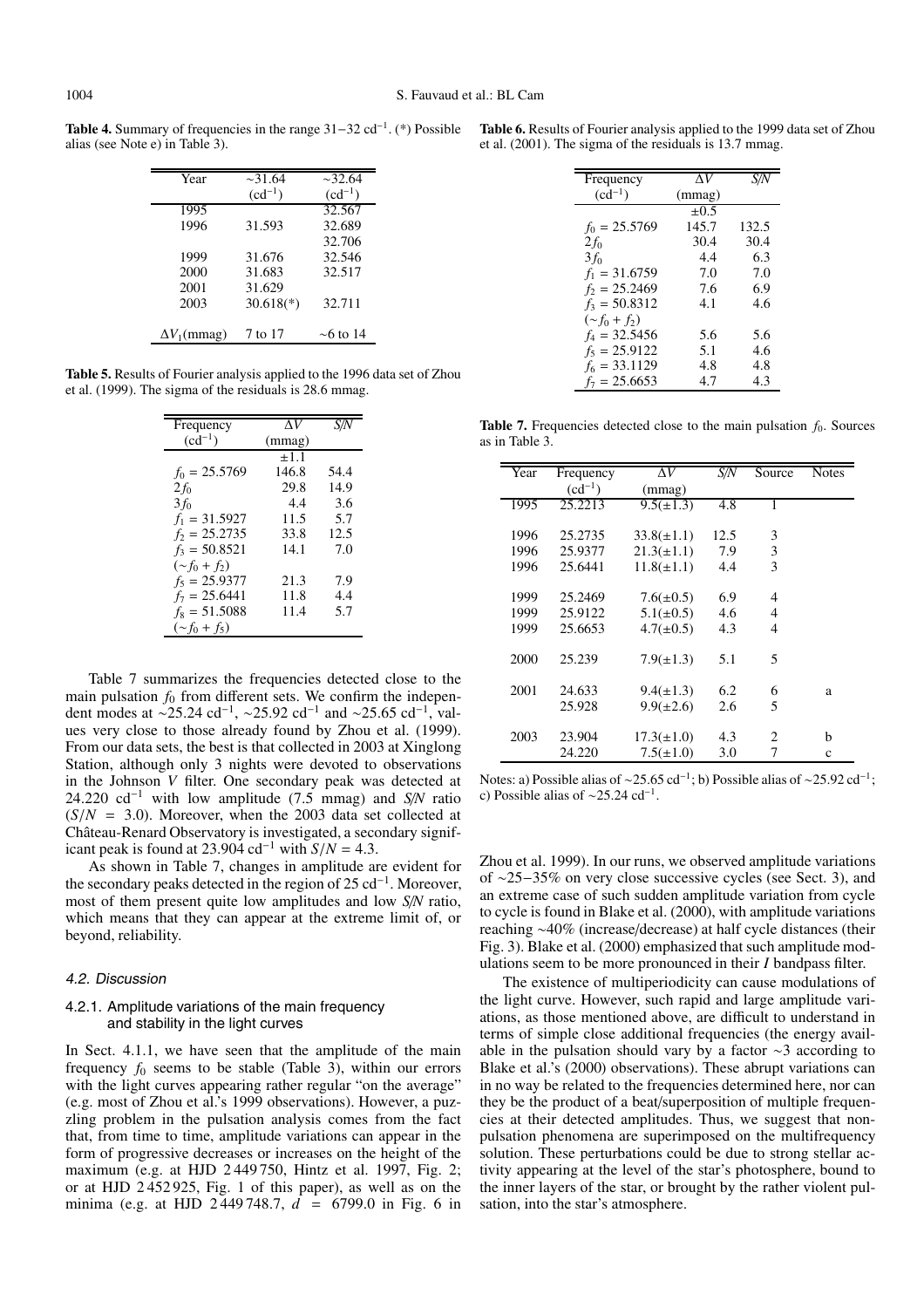#### 4.2.2. Double-mode star and nature of the pulsation modes

According to Sect. 4.1.2, the existence of a secondary frequency  $f_1$  in the 31−32 cd<sup>-1</sup> range is confirmed, with a mostlikely value of  $\sim$ 31.6 cd<sup>-1</sup>, though another independent frequency at ∼32.6 cd<sup>-1</sup> could also exist. However, the question of these being independent frequencies remains open as long as we do not have multi-longitude coordinated data.

Although Nemec et al. (1994) have initially assigned a first overtone status to the principal frequency of BL Cam, one can argue that it corresponds to the fundamental mode  $f_0$  of radial pulsation, on the following bases: (i) the atmospheric parameters derived, e.g. in Zhou et al. (1999), lead to a pulsation constant *Q* of about  $0.031$ ; (ii) McNamara (1995, 1997) pointed out that the pulsating stars of this type with *V* amplitudes larger than ∼0.25 mag and asymmetric light curves are fundamental mode pulsators; (iii) as discussed in (Sect. 3), for 1996 *B* and *R* data, the *R* maxima lag the *B* ones. Taking into account  $f_0$ ,  $2f_0$  and  $3f_0$ , the Fourier analysis of these data leads to a positive phase-shift of  $0.014(\pm 0.003)$ , which suggests a radial nature for the  $f_0$  mode (Balona & Evers 1999).

We will now examine the real frequency and nature of  $f_1$ . If the frequency of  $f_1 \sim 32.6$  cd<sup>-1</sup> is assumed, the ratio  $f_0/f_1 \sim$ 0.785 is compatible with a radial first overtone identification for *f*1. Given the extreme low metallicity of BL Cam, this period ratio is in agreement with the relations "period ratio versus metallicity" established for double-mode high-amplitude  $\delta$  Sct and SX Phe pulsators (Hintz et al. 1997; Kim et al. 2003). This *f*<sup>1</sup> value is also consistent with Petersen diagrams for period ratio versus period (Petersen & Christensen-Dalsgaard 1996; Olech et al. 2005): the theoretically predicted period ratios  $\pi_1/\pi_0$  increase quickly towards shorter periods, with differences for stars in the  $0.04 - 0.125$  range arrising mainly from differences in metallicity. BL Cam should also fit the Petersen diagrams shown in Poretti et al. (2005) where it can be compared with a sample of Population I and II double-mode high-amplitude pulsators. It can be seen in these diagrams that the main differences in the period ratios come from differences in mass for the longer periods  $(P > 0.15)$ .

However, if we assign  $f_1 \sim 31.6 \text{ cd}^{-1}$  and thus a ratio of  $f_0/f_1 \sim 0.810$ , our actual period ratio is too high at any metallicity for Petersen's  $\pi_1/\pi_0$  diagrams, and is too low at low metallicities for  $\pi_2/\pi_1$  diagrams (Olech et al. 2005). The 0.810 value could only be identified with that derived from first and second overtones for radial pulsation at solar abundances (Stellingwerf 1979). As this is unrealistic for BL Cam, the nonradial interpretation is best suited for  $f_1$ .

Furthermore, if we consider the four best data sets in Table 3, i.e. those of Hintz et al. (1997), Zhou et al. (1999), Zhou et al. (2001) and the present work (2003 data set collected at Xinglong Station), the corresponding amplitudes for  $f_0$  are 146.5, 146.8, 145.7 and 146.9 mmag, and those for *f*<sup>1</sup> are 9.0, 11.5, 7.0 and 9.6 mmag. It suggests that, although the amplitude of  $f_0$  seems to be very stable, there could be some real variation in the amplitude of  $f_1$ . If this is true, it could be an indication of nonradial pulsation for this mode, although one has to examine very carefully the corresponding amplitude *S*/*N* ratio at the level of millimagnitudes. Nevertheless, it might also be that the amplitudes listed for *f*<sup>1</sup> correspond to a mixture of modes at ∼31.6 and  $\sim$ 32.6 cd<sup>-1</sup> with both peaks being real pulsation modes. Hence, new and precise photometric observations should be crucial to discern if both peaks are real. Moreover, multicolour observations should also be very useful to discriminate their radial or nonradial nature.

**Table 8.** Frequencies detected close to  $f_0$ . Only peaks with  $S/N \geq 4.0$ are listed.

| Year              | $\sim$ 25.25   | $\sim$ 25.65   | $\sim$ 25.92   |
|-------------------|----------------|----------------|----------------|
|                   | $(cd^{-1})$    | $(cd^{-1})$    | $(cd^{-1})$    |
| 1995              | 25.2213        |                |                |
| 1996              | 25.2735        | 25.6441        | 25.9377        |
| 1999              | 25.2469        | 25.6653        | 25.9122        |
| 2000              | 25.239         |                |                |
| 2001              |                | $24.633(*)$    |                |
| 2003              |                |                | $23.904(*)$    |
|                   |                |                |                |
| $\Delta V$ (mmag) | $\sim$ 8 to 34 | $\sim$ 5 to 12 | $\sim$ 5 to 21 |

(\*) Possible alias (see Notes a), b) in Table 7).

## 4.2.3. Multiperiodicity and microvariability in the 25 cd−<sup>1</sup> region

The frequencies detected near  $f_0$  (Table 7) seem to cluster in three groups around  $25.25(\pm 0.03)$ ,  $25.65(\pm 0.02)$ , and  $25.92(\pm 0.02)$  cd<sup>-1</sup>. Their occurrence was found as significant in 4, 3 and 3 times, respectively, if we include the two detected aliases at a 1 or 2  $cd^{-1}$  "distance" (Table 8). Some other frequency peaks have been detected at 24.22 cd<sup>-1</sup> in 2003 and at 25.93 cd−<sup>1</sup> in 2001, although both with *S*/*N* values under 4.0.

The amplitudes of peaks near  $f_0$  are relatively small and undergo large variations inside each of the three groups. The two most significant ones (i.e. ∼25.25 cd−<sup>1</sup> and ∼25.92 cd−<sup>1</sup> groups) are nearly symmetric on each side of the main frequency  $f_0$  = 25.58 cd<sup>-1</sup>. We cannot distinguish whether it is a physical splitting of this frequency  $f_0$  (if the star rotates in a few days) or if it is a pure mathematical artefact, but it is likely not a coincidence. A small distorsion of the light curve or a simple modulation of the main frequency and/or of its amplitude during short observation sessions could create, in the Fourier analysis, some spurious frequencies quite close to the principal peak. Considering that it has been reported by several authors using various data sets with differing alias issues, we believe they are most likely intrinsic pulsations within the star.

According to our analysis, performed with old and new data sets in a homogeneous framework, multiperiodicity probably exists around 25.25, 25.65 and 25.92  $cd^{-1}$ . However, these secondary frequencies should be checked and confirmed from longer-duration observations and/or multi-site photometric campaigns.

## **5. The O–C diagram**

#### 5.1. Description

Figure 3 shows the evolution of the O−C values with Heliocentric Julian Dates, calculated for the main frequency  $f_0$ , using 415 available times of light maximum of Berg & Duthie (1977), Blake et al. (2000), Hintz et al. (1997), Kim et al. (2003), McNamara & Feltz (1978), Rodríguez et al. (1990), Van Cauteren & Wils (2000), Wolf et al. (2002) and Zhou et al. (1999, 2001), and our new maxima (Table 2). In this diagram we converted the light minima given by Van Cauteren & Wils (2000) to maxima by adding 0.58 of a period, according to the phase lag determined above (Sect. 3). Due to the very large discrepancy with the rest of their data, five light maxima of Zhou et al. (1999) were not taken into account, at HJD 2 448 297.3617 and .3958, 2 448 298.1000 and .1397, 2 448 299.0367.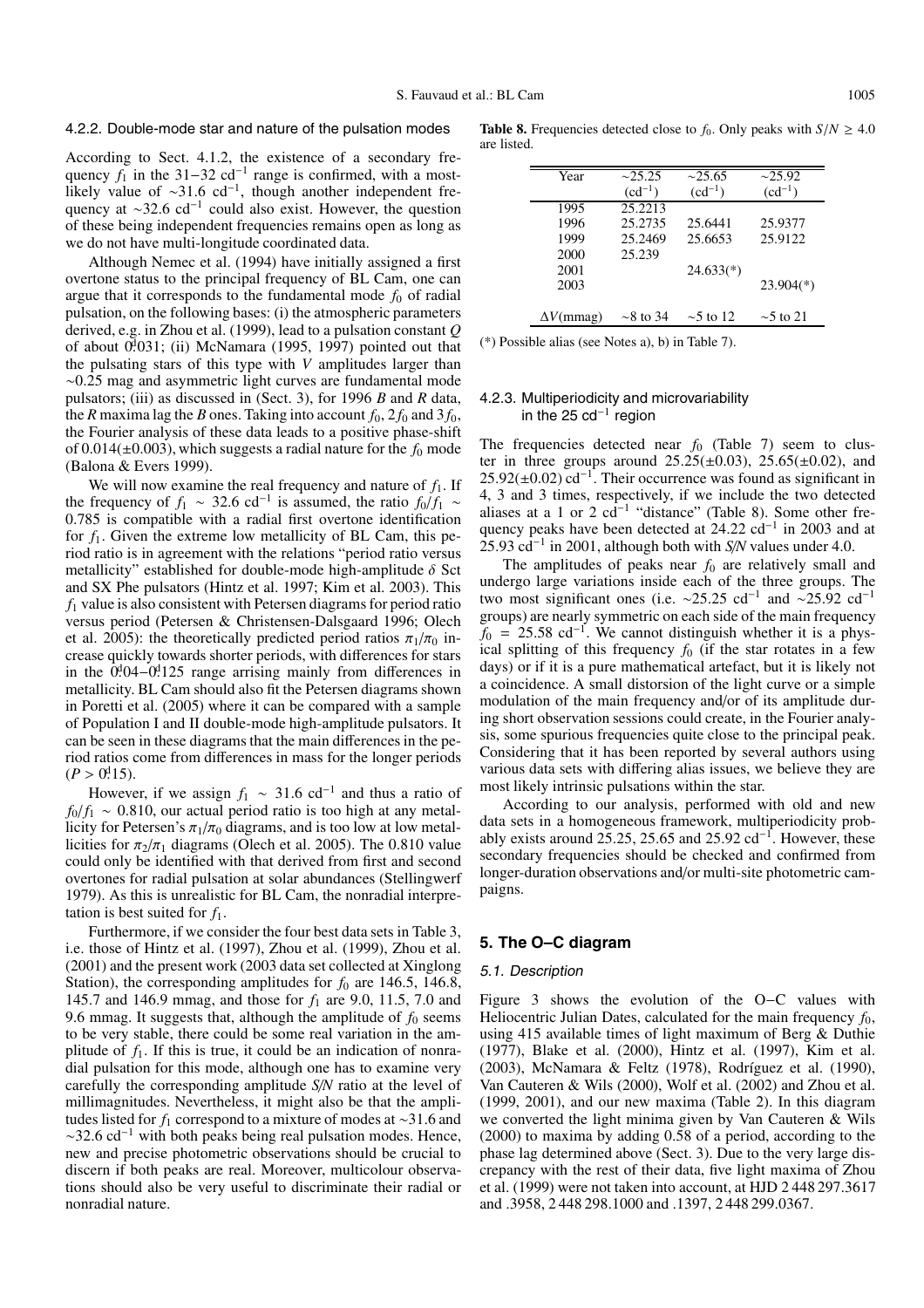

**Fig. 3.** O−C diagram for BL Cam using the ephemeris of Zhou et al. (1999, Eq. (2)).

The O−C values were calculated using the linear ephemeris given by Zhou et al.  $(1999, Eq. (2))$ : HJDmax $(d)$  =  $2\,443\,125.8015 + 0.03909785 \times E$ , where *E* is the cycle number. The resulting O−C diagram (Fig. 3) shows three main regions:

- (i) A clear parabolic zone (HJD 2 443 125 to 2 450 852 or 21 years) displaying a steady period increase (0.02 s in the last 20 years; see Hintz et al. (1997) corrected by Breger & Pamyatnykh 1998). We confirm this 0.020( $\pm$ 0.004) s/20 years (i.e. 1.1( $\pm$ 0.2) × 10<sup>-7</sup> sc<sup>-1</sup> or  $dP/Pdt = 304(\pm 6) \times 10^{-9} \text{ yr}^{-1}$  average period increase.
- (ii) A more confused zone (HJD  $2\,451\,416$  to  $2\,452\,530$ , i.e. 3 years) that was first interpreted as a period decrease caused by binarity (reversed trend, Kim et al. 2003). More recent observations (Wolf et al. 2002) showed that this was indeed an almost horizontal feature in the O−C diagram, with a rather large vertical dispersion.
- (iii) The third part of the diagram (our 2003 to 2005 observations) shows that BL Cam has resumed its period increase (if we only consider the last 2.6 years, i.e about HJD 2 452 520 to 2 453 478, the mean period should have increased at least by  $1.29 \times 10^{-7}$  dc<sup>-1</sup> or ~0.0003% per cycle).

The variable shape/amplitude of the star light variations could account for a large part of the typical ∼0<sup>0</sup>.002 vertical dispersion in the O−C diagrams. As already pointed out by Hintz et al. (1997), the combination of the two  $f_0$  and  $f_1$  frequencies with their respective amplitudes can explain part of the intrinsic dispersion of the light maxima plotted in the O−C diagrams, around the mean value given by the *f*<sub>0</sub> frequency (e.g., in our 2003 data, it leads to a ±0.0005 to 0.0006 dispersion in the O−C diagram plotted for frequency  $f_0$ ).

#### 5.2. Interpretation as <sup>a</sup> light travel time (LTT) effect

The last 4500 days of the O−C diagram display significant deviations from the mean parabola of a linear period increase. These deviations could be either abrupt changes (revealing adjustments of the principal pulsation period) as suggested by Koen (2000), or cyclic variations due to light travel time effect in a binary. Indeed, when the parabolic fit is removed from the O−C diagram an almost cyclic variation remains.

An explanation could be small transitory readjustments of the internal structure of the star (around the mean secular trend shown by the parabolic O−C behaviour), generating small discontinuous "jumps" between stable but transient periods. Given



**Fig. 4.** O−C diagram for BL Cam. *Bottom*: O−C values (dots) together with the synthetic curve (solid line) using the parameters of the binary system given in Table 9. *Top*: residuals from the fitting.

**Table 9.** Orbital elements of the possible BL Cam binary system.

| LTT semi-amplitude $(s)$     | $148(\pm 12)$           |
|------------------------------|-------------------------|
| Eccentricity                 | $0.7(\pm 0.2)$          |
| Argument of periastron (deg) | $236(\pm 15)$           |
| Orbital period (yr)          | $10.5(\pm 0.2)$         |
| Periastron passage           | HJD 2448673( $\pm$ 138) |
|                              |                         |

the dispersion in the observed O−C diagram, this could mimic an oscillation. However, a hybrid adjustment using a parabola and two straight-line segments respectively for the first and last two parts of the O−C diagram does not give a satisfactory fit: an oscillatory trend remains. As such, discontinuous period jumps are not completely excluded, although we do not favour this hypothesis.

Accordingly, we have carried out a binary analysis of the O−C diagram. The expressions that describe the light-travel time (LTT) effect as a function of the orbital properties were first provided by Irwin (1952). In our work, we used Eq. (1) of Ribas et al. (2002), which is similar to Eq. (2) of Irwin (1952). The O−C timings obtained after HJD 2 449 000 were selected to cover about one cycle of the possible secondary body. With the full set of timings (and their corresponding uncertainties) given by the different authors, fits were run with given weights proportional to  $1/(sigma^2)$ . When no uncertainty was available, we adopted a median uncertainty value of  $\pm 0.0005$ .

The following parameters were considered in our fits: semiamplitude, eccentricity, argument of periastron, orbital period, date of periastron passage. Solutions with free eccentricity were found to be unstable. This is because the fit quality is degenerate with respect to this parameter and the fits can attain arbitrarily large values. So fits were run by fixing eccentricity to values between 0 and 1 at regular steps. The fits clearly prefer highly eccentric values, greater than 0.5. When the eccentricity changes from 0.5 to 0.7 and then to 0.9, the improvement is hardly perceptible. As such, a value of  $0.7(\pm 0.2)$  was adopted. We obtained a tentative period of  $10.5(\pm 0.2)$  yr with a semiamplitude of 148(±12) s in O−C. The set of orbital elements of the binary system are presented in Table 9.

Figure 4 (bottom) shows the O−C diagram fitted with the parameters of Table 9. The root mean square residual (top of Fig. 4) is  $\pm 0.001$ , and residuals do not show any systematic trends.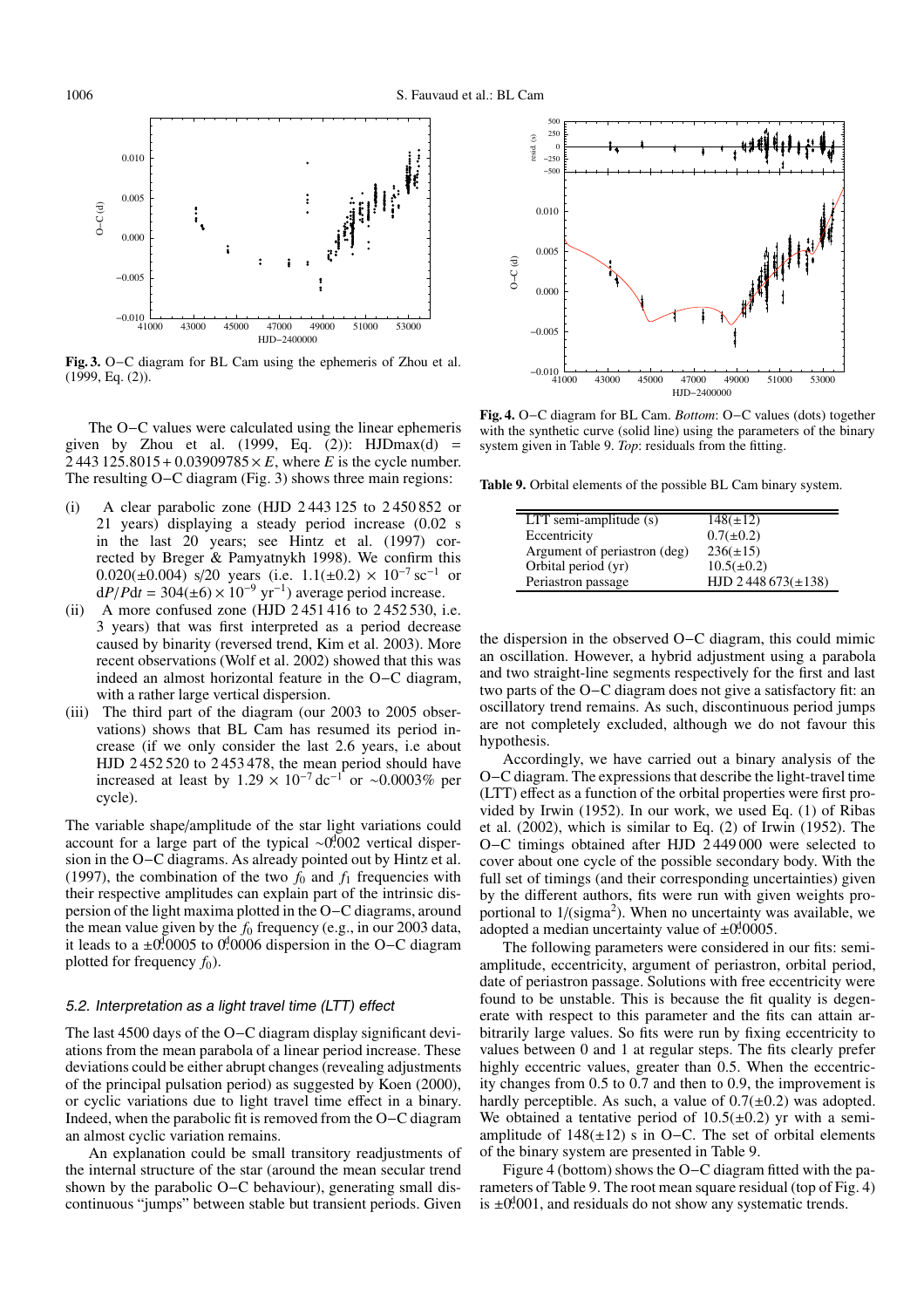#### 5.3. Discussion

Based on analysis of the O−C residuals, some high-amplitude pulsators in the Lower Instability Strip have been reported as or suspected to be members of binary systems (Rodríguez 2003), BL Cam being one of the candidates.

Previous authors have estimated the increasing rate of the main period of BL Cam with a parabolic fit. Hintz et al. (1997) and Zhou et al. (1999) found respectively d*P*/*P*d*t* values of 290×  $10^{-9}$  yr<sup>-1</sup> and  $171 \times 10^{-9}$  yr<sup>-1</sup>. In the same way, with all available and new O–C data, we find  $188(\pm 8) \times 10^{-9}$  yr<sup>-1</sup>. However, in the case of the binarity hypothesis, the O−C diagram can be better described by a secular increase of the period at a rate of  $dP/Pdt = 117(\pm 3) \times 10^{-9}$  yr<sup>-1</sup> (i.e.  $1.08(\pm 0.03) \times 10^{-6}$  s d<sup>-1</sup>), in addition to the  $10.5(\pm 0.2)$  yr orbital period of the system.

We can draw up a tentative representation of the system of BL Cam. Using Kepler's Third Law, and adopting a mass of ∼1 *M*<sub>o</sub> for BL Cam (McNamara 1997), Table 9 indicates a range in mass of 0.1 to 0.5  $M_{\odot}$  (with a minimum of ∼0.1  $M_{\odot}$ ) for the secondary body with a semi-major axis of ∼5−6 AU. As we did not find any eclipse in the light curves, the inclination of this possible high eccentricity binary system cannot be determined.

However, some observational evidence is opposed to the binary hypothesis. Though there is no obvious systematic trend in the scatter of the residuals in Fig. 4 (top panel), we note that the latest O−C values (HJD 2 453 264 to 2 453 478) have residuals larger than expected from the LTT effect model based on our previous values (Fig. 4). As already mentioned in Sect. 5.1, there is a large dispersion (∼0.002) in the O−C diagram, so the times of last light maxima are not, up to now, sufficient to discard the binarity hypothesis. Indeed, very recent O−C data (Simonetti, private communication) confirm the plausibility of the binary hypothesis. Finally, as the interpretation of the O−C diagram requires observations over a long time base, new observations during several years are necessary to definitively conclude on the existence of a binary perturbation.

This should be of crucial importance in our understanding of the processes taking place in BL Cam and stars of similar evolutionary status. As discussed in previous reviews (Breger & Pamyatnykh 1998; Rodríguez 2003), the large and positive rate of period change determined in BL Cam is not predicted by the evolutionary tracks. The observed rate is much larger than predicted by the models. On the one hand, the binary hypothesis could be a partial explanation of this discrepancy. Binarity could also be the cause of similar disagreements found for other high-amplitude  $\delta$  Sct and SX Phe variables (Rodríguez & Breger 2001). On the other hand, the existence of jumps in the O−C diagram of BL Cam should not be completely ruled out. Possible sudden jumps could occur in a number of these variables, although they are commonly shown as an alternative to parabolic fits and the choice between the two options is not an easy task.

Our observed period variation in BL Cam is also positive, which is consistent with all the previous determinations. However, such period variation is opposite to that observed in the rest of the high-amplitude SX Phe pulsators with reliable determinations, with the possible exception of XX Cyg (Zhou et al. 2002; and Blake et al. 2003 find d*P*/*P*d*t* ∼ 10 × 10−<sup>9</sup> yr−<sup>1</sup> for this star). This makes BL Cam a very interesting object: the precise determination of its O−C behaviour will give us insights on what part of the period change rate can be explained by standard stellar evolution and what part explained by non-evolutionary effects. It could also give us some insight on the role of the nonevolutionary effects in the O−C diagrams.

#### **6. Conclusions**

A comprehensive study of the high-amplitude SX Phe-type pulsator BL Cam is presented. An investigation of the pulsation content of this variable has been performed, using both previously published data and our new observations obtained in 1996, and during the years 2003 to 2005.

Our frequency analysis confirms the existence of multiperiodicity in this star, as pointed out by previous authors. Independent peaks have been significantly detected in the region close to the main frequency  $f_0 = 25.5769 \text{ cd}^{-1}$ ; in particular at around 25.25, 25.65 and 25.92  $cd^{-1}$ , and which also show signs of amplitude variability. Nevertheless, the main frequency does not exhibit significant amplitude changes and probably corresponds to the fundamental mode of radial pulsation. We also confirm the existence of at least one frequency in the of region <sup>31</sup>−32 cd−1. Our results suggest the existence of two independent frequencies in this region at about 31.6 and 32.6  $cd^{-1}$ , but the frequency at  $31.64(\pm 0.05)$  cd<sup>-1</sup> is the most reliably detected. Sudden amplitude variations in the light curves, within a very few pulsation cycles, suggest that strong stellar activity can occasionally occur and is superimposed upon the pulsation.

These topics make BL Cam a very good and unique target among the field high-amplitude SX Phe-type variables for further studies from an asteroseismological point of view in order to constraint its pulsation parameters. Furthermore, multicolour photometric observations, in at least two filters, will be very important to prove the radial nature of  $f_0$  and discern the true nature of the intrinsic peaks in the region 31−32 cd−1. If confirmed, the radial double-mode nature of this star would be a significant find as it would add constraints to the period-luminosity and/or period-metallicity relations for high-amplitude pulsators in the Lower Instability Strip because of its extreme short period and low metallicity. Improved precision in the period ratios of BL Cam will also improve the Petersen diagrams.

We also studied the behaviour of the main period making use of the classical O−C method. The new O−C diagram, completed by our 2003 to 2005 measurements, suggests that a sinusoidal behaviour is superimposed to the classical parabolic one since the first half of the 1990's, when the star has been more frequently observed. Although we do not definitely discard discontinuous variations of the main pulsation period, we have shown that the observed variations of the period can be described by two terms: (i) a secular increase of the main period at a rate of  $dP/Pdt = 117(\pm 3) \times 10^{-9}$  yr<sup>-1</sup>, and (ii) a perturbation from a companion star in a rather eccentric orbit with a period of  $10.5(\pm 0.2)$  yr causing a light time semi-amplitude of  $148(\pm 12)$  s. To gain insights on the true behaviour on the main period in the O−C diagram, it will be of great interest to locate this variable in the observational framework among the highamplitude pulsators in the Lower Instability Strip. This would place direct (and likely opposing) constraints on stellar evolution models, and could provide insight on the possible secondary effects taking place at this stage of stellar evolution (see e.g., Rodríguez et al. 1995; Breger & Pamyatnykh 1998).

BL Cam obviously deserves continued photometric monitoring in the coming years. Remaining observational issues are to confirm our detected frequency content, pulsation behaviour and checking our O−C binary hypothesis. To shed some light on these issues, the organization of a coordinated multisite photometric campaign with observations from several observatories at different longitudes would be of a great importance. We are already working in this direction for the near future.